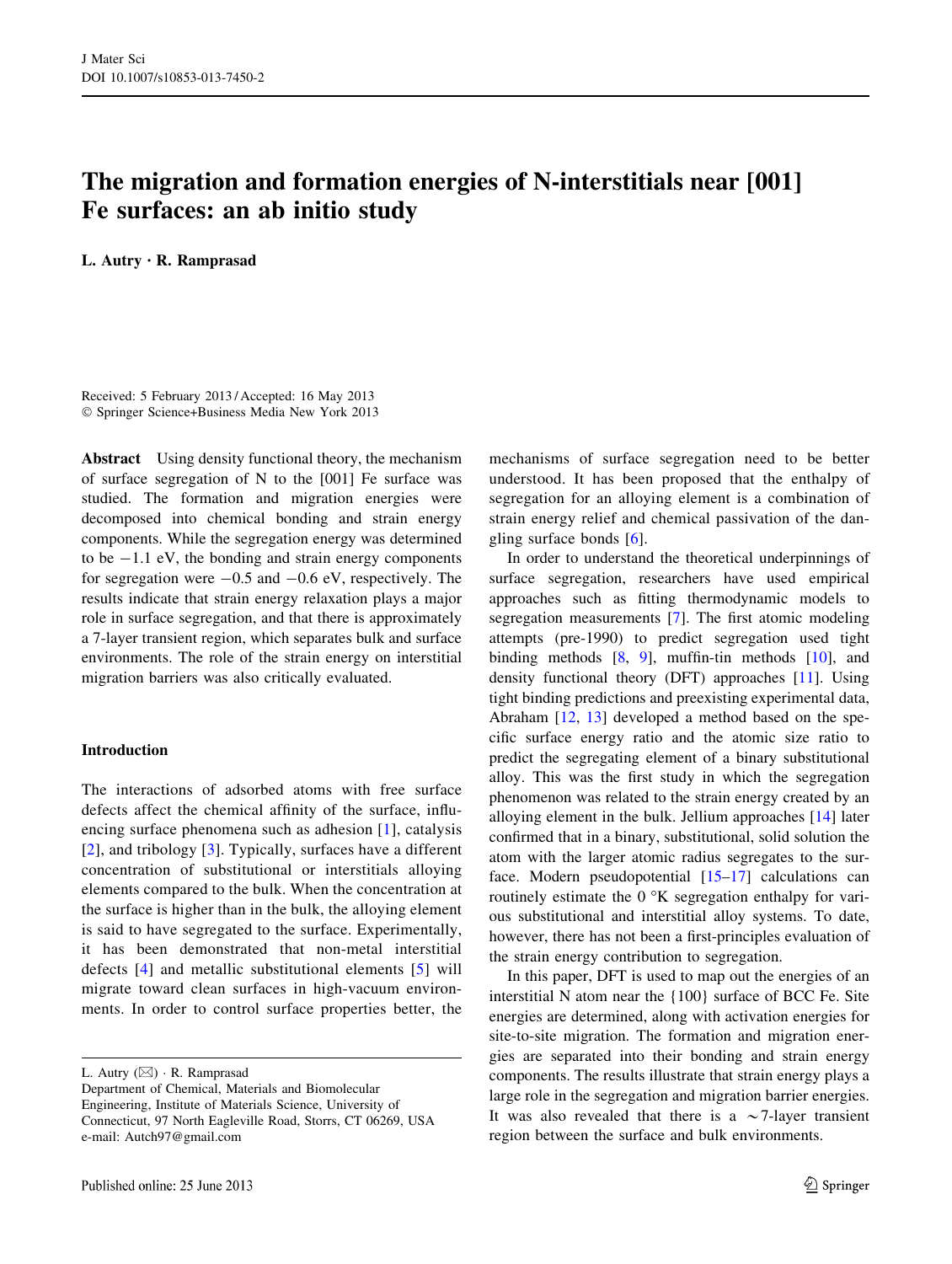#### <span id="page-1-0"></span>Methodology

DFT calculations were carried out using the Vienna ab initio simulation package [[18\]](#page-6-0). The ion–electron interaction was handled using Vanderbilt ultrasoft pseudopotentials [\[19](#page-6-0)]. The Perdew–Burke–Ernzerhof generalized gradient approximation was used to handle the quantum mechanical part of the electron–electron interactions (namely, the exchange–correlation interaction). All calculations involved explicit treatment of electron spin. Brillouin zone integrations were carried out using the tetrahedron method [\[20](#page-6-0)]. To improve convergence, Fermi-level smearing via Methfessel–Paxton  $[21]$  $[21]$  was carried out. A 0.05 eV/ $\AA$  force cut-off was used during ionic relaxation, and a 0.001 eV convergence criterion was used for the electronic minimization steps. Bulk calculations (involving the primitive cell) required a Monkhorst–Pack k-point mesh of  $12 \times 12 \times 12$ , which was proportionately decreased for the larger supercell and slab calculations.

Table 1 summarizes the results of calculations performed to validate our adopted procedure, and lists the computed lattice parameter of Fe, its surface energy, magnetic moment, and the N-interstitial formation energies at two possible sites. As can be seen, the calculated bulk quantities agree with previously determined values.

The {001} surface energy versus number of layers in the slab was determined in order to ascertain how many layers were needed to accurately model the [001] BCC Fe surface. The convergence of the surface energy was achieved after 4-layers, and was determined to be 2.32 J/m<sup>2</sup> with an oscillation of  $0.050$  J/m<sup>2</sup>.

In order to study the N-interstitial formation energies in the near-surface region a 10-layer {001} BCC iron slab was used. The number of atoms per layer required in the slab model was determined by calculating the bulk N-interstitial formation energy versus cell size. It was determined that the N-interstitial formation energy decreased by less than 8 % going from a 2  $\times$  2  $\times$  2 supercell to a 4  $\times$  4  $\times$  4 supercell. In order to save on computation time, the size of each layer

Table 1 Preliminary BCC Fe and BCC Fe  $+ N$  interstitial calculations

| Quantity                                     | This work | Past work            |
|----------------------------------------------|-----------|----------------------|
| Lattice parameter (Å)                        | 2.85      | 2.834<br>$2.87$ [22] |
| $\{100\}$ Surface energy $(J/m^2)$           | 2.32      | 2.47 [23]            |
| Bulk magnetic moment $(\mu_B/atom)$          | 2.26      | $2.22$ [24]          |
| N-interstitial formation energy<br>(eV/atom) |           |                      |
| Octahedral                                   | $-5.27$   | $-5.196$ [25]        |
| Tetrahedral                                  | $-4.51$   | $-4.407$ [25]        |

in the x and y directions was set to  $2 \times 2$ . For the migration and interstitial formation energy calculations, this is a reasonable approach because the slab calculations were compared directly. The size of the slab used in these migration calculations was  $2 \times 2 \times 5$  with a vacuum gap of 10 Å. The segregation energy for incorporating N on the surface or in the near-surface regions was referenced to the octahedral formation energy using the  $3 \times 3 \times 3$  bulk supercell. To directly evaluate the effect of a free surface on the interstitial formation energy of an N atom on the octahedral site in a  $2 \times 2 \times 5$  supercell with a 10 Å vacuum gap, a  $2 \times 2 \times 5$  supercell without a vacuum gap was used to calculate the bulk octahedral site formation energy.

The N migration activation barriers in the bulk and near the {100} surface were studied using the nudged elastic band (NEB) method [[26\]](#page-6-0). Three images were used on all NEB calculations except for the 1st–2nd layer in which five images were used.

## Results and Discussion

The interstitial formation energy and its dependence on strain energy

The interstitial formation energy is given by:

$$
E_{\text{form}} = E_{\text{cell+N}} - \left\{ E_{\text{cell}} + E_{\text{N}}^{\text{iso}} \right\} \tag{1}
$$

 $E_{cell}$  is the energy of a relaxed Fe supercell.  $E_N^{\text{iso}}$  is the energy of the isolated N atom, and  $E_{cell+N}$  is the relaxed energy of the Fe supercell with an N atom inserted.

Strain energy plays a major role in the interstitial formation energy whether one is doing calculations on bulk or on surface systems. When an N atom is inserted into the octahedral site, it produces a tetragonal distortion in the surrounding lattice.

The associated strain energy can be determined by performing a self-consistent calculation on the distorted lattice with the N atom removed. It is important to emphasize that the interstitials distort the supercell lattice parameters as well as the atoms within the supercell. In the calculations herein only the atomic distortion is considered; thus the strain energy calculated in this study cannot be considered as the actual strain energy caused by an interstitial. The energy of a distorted cell is given by  $E_{\text{cell}}^{\text{dist}}$ . The strain energy is then given by:

$$
E_{\text{strain}} = E_{\text{cell}}^{\text{dist}} - E_{\text{cell}} \tag{2}
$$

Thus, the interstitial formation energy has two components: a strain component related to the distorted Fe–Fe bonding  $(E_{\text{strain}})$  and a chemical bonding component related to formation of Fe–N bonds  $(E_{Bond})$ . Therefore, in the relaxed configuration, the interstitial formation energy is given by: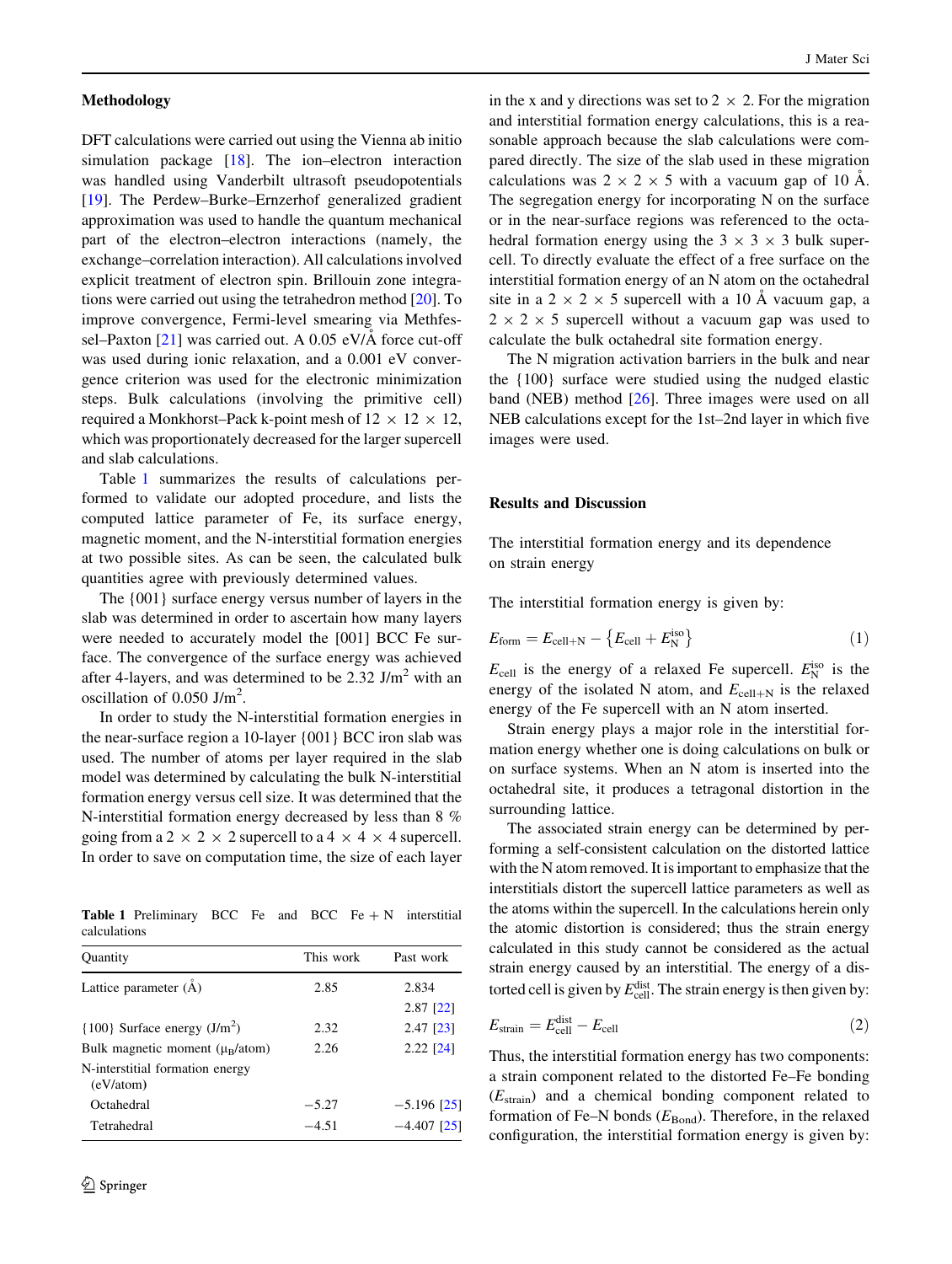<span id="page-2-0"></span>
$$
E_{\text{form}} = E_{\text{bond}} + E_{\text{strain}} \tag{3}
$$

Note that  $E_{\text{bond}}$  and  $E_{\text{strain}}$  will have opposite signs unless the interatomic distance is small, in which case  $E_{\text{bond}}$  will be positive. The bonding energy,  $E_{bond}$ , is the energy required to remove the N atom from the relaxed configuration. This is given by:

$$
E_{\text{bond}} = E_{\text{cell} + \text{N}} - \left\{ E_{\text{cell}}^{\text{dist}} + E_{\text{N}}^{\text{iso}} \right\} \tag{4}
$$

The strain energy is a positive quantity, which raises the energy of the system due to the work being done. Equation [\(1](#page-1-0)) for the relaxed state is recovered if [\(2](#page-1-0)) and (4) are substituted into ([3\)](#page-1-0).

Applying the above equations to bulk interstitials using  $2 \times 2 \times 2$  Fe + N(oct.) and  $3 \times 3 \times 3$  Fe + N(oct) supercells give the results shown in Table 2. Note that  $A \times B \times C$  Fe + N(oct) means an  $A \times B \times C$  Fe cell with N added to the octahedral site. A surprising result is that the strain energy associated with the interstitial distortion in the tetrahedral location is lower than that in the octahedral location. The higher strain energy associated with the octahedral position is compensated for by forming stronger Fe–N bonds during the relaxation process, which results in a more favorable  $E_{\text{bond}}$  value for the octahedral position. In the octahedral and tetrahedral  $2 \times 2 \times 2$ Fe  $+$  N(oct or tet) cells, the strain energy is about 16 % of the formation energy; thus the role of strain energy in the energetics of interstitials is important. In regards to cell size, the amount of strain energy decreases in both octahedral and tetrahedral interstitial symmetries as the supercell size increases going from a 2  $\times$  2  $\times$  2  $\rightarrow$  3  $\times$  3  $\times$  3 cell. This is because the Fe atoms are able to relax more completely with a larger cell and results in a lower cell pressure. Thus, the  $E_{\text{bond}}$  in the 3  $\times$  3  $\times$  3 cells is larger due to the ability of the Fe atoms to relax more. However, a very important point is that no matter how large the supercell is, the strain never disappears since the strain energy is based on the displacements of the iron atoms from their lattice sites.

Bulk diffusion studies

For a BCC lattice, there are three symmetrically inequivalent jump paths for octahedral-site-to-octahedral-site

Table 2 Bulk N-interstitial formation energies separated into bonding and strain components

| Cell                              | $E_{\text{Form}}$ (eV) | $E_{\text{strain}}$ (eV) | $E_{\text{Bond}}$ (eV) |
|-----------------------------------|------------------------|--------------------------|------------------------|
| $2 \times 2 \times 2$ Fe + N(oct) | $-4.89$                | 0.91                     | $-5.80$                |
| $2 \times 2 \times 2$ Fe + N(tet) | $-4.16$                | 0.37                     | $-4.52$                |
| $3 \times 3 \times 3$ Fe + N(oct) | $-5.31$                | 0.73                     | $-6.05$                |
| $3 \times 3 \times 3$ Fe + N(tet) | $-4.68$                | 0.31                     | $-4.99$                |

migration. The crystallographic plane and direction for these jumps are: Path 1 {100}| [100], Path 2 {100}| [110], and Path 3 {110}| [111]. Figure [1a](#page-3-0) shows these paths. Figure [1](#page-3-0)b shows the results of the NEB calculations using these paths as initial guesses. After relaxation, Path 1 stays on [100] plane and in the [100] direction. Path 2 relaxes into a path that can be made up of two Path 1 jumps: the 4th image relaxes into an octahedral site, while the 2nd and 6th images relax into tetrahedral sites. Path 3 stays on the {110} plane and in the [111] direction. Path 1 and Path 3 give two possible saddle points, but since Path 1 has a lower activation barrier by a factor of almost two (0.767 eV for Path 1 and 1.414 eV for Path 3) the likely diffusion pathway will be along {100}| [100]. The activation barrier for Path 1 is close to the 0.77 eV value determined by Domain et al. [[27\]](#page-6-0). Since Path 1 is the likely diffusion pathway in this system it is the only path considered in the migration studies close to the (001) surface.

The components of the migration energy are plotted in Fig. [1](#page-3-0)c according to Eqs. ([2\)](#page-1-0) and (4). As expected, the saddle point had lower strain energy, but higher bonding energy. This is because the saddle point is the tetrahedral site. The strain energy was highest in the image adjacent to the saddle point; however, the bonding energy compensated for this giving lower formation energy. Thus in the case of bulk diffusion the activation barrier is controlled by the increase in the bonding energy at the tetrahedral site. Reproducing Fig. [1c](#page-3-0) with the larger  $3 \times 3 \times 3$  cell revealed that the strain energy peak at the tetrahedral site was lower by 0.11 eV, the binding energy was lower by 0.04 eV, and the formation energy was lower by 0.07 eV. This indicates that the cell size did not affect the profiles of the energy components so one can still garner useful information while using a smaller cell size at the expense of some accuracy.

In order to directly compare a bulk environment to a nearsurface environment, a  $2 \times 2 \times 5$  Fe + N(oct) bulk supercell as described in the '['Methodology](#page-1-0)'' section was used to calculate the migration energies along Path 1 in the [001] direction. The N formation energies were also determined for the two symmetrically inequivalent octahedral sites (see Fig. [2a](#page-4-0)) that are labeled as the A-sites and B-sites. An N atom in the A-site induced a tetragonal distortion along the [100], [010] directions, and a B-site N atom induces a distortion along the [001] direction. Since the supercell is elongated in the [001] direction, A-sites and B-sites are symmetrically inequivalent. The interstitial formation energies for A-sites and B-sites are  $-5.17$  and  $-5.55$  eV, respectively; the corresponding formation energy in the bulk for the  $3 \times 3 \times 3$  cell was  $-5.31$  eV (see Table 2). The activation barrier along Path 1 for the  $2 \times 2 \times 5$ Fe + N(oct) cell is 0.59 eV, and for the bulk  $3 \times 3 \times 3$ cell it was 0.63 eV.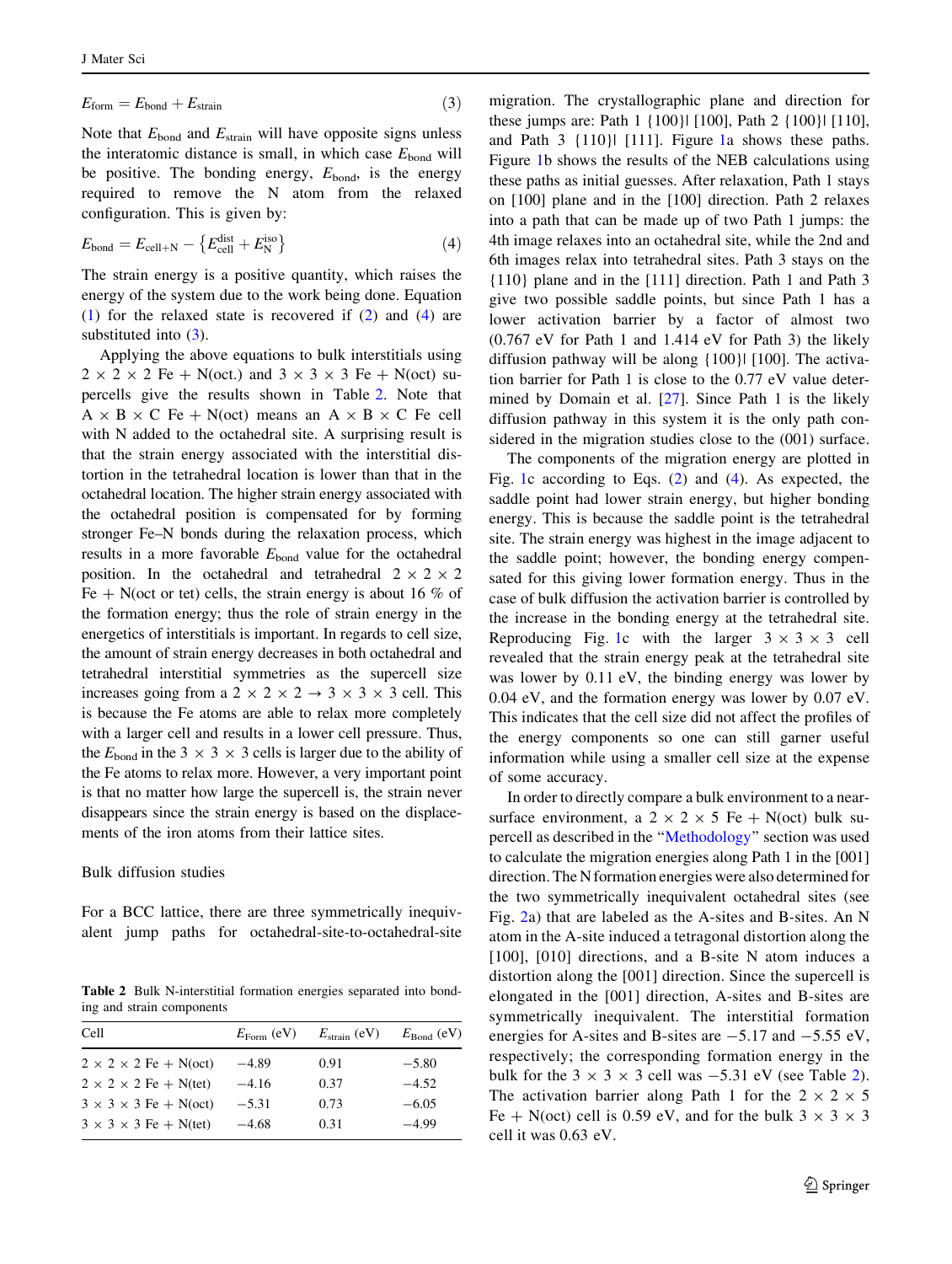<span id="page-3-0"></span>

Fig. 1 The bulk diffusion paths and activation energies for N-diffusion. a The three symmetrically inequivalent jump paths for the N octahedral interstitial. b NEB results for each jump path. Energies are taken relative to the  $2 \times 2 \times 2$  Fe, octahedral N cell energy. c The energy change along Path-1 broken down into bonding and strain components

#### Fe slab formation energy studies

The relaxed N-interstitial formation energies versus position in the 10-layer slab are shown in Fig. [2](#page-4-0)b. The formation energy is given by [\(1](#page-1-0)). These values are compared to the values calculated for the bulk  $2 \times 2 \times 5$  $40Fe + N(\text{oct})$  supercell in the previous section. As before, due to the asymmetry of the supercell, there are two unique octahedral sites, which are labeled as the A-sites and B-sites. As with the bulk supercell, the B-site is more stable than A-site. Clearly, the N atom prefers to be on the surface in the B-site (hollow site); the A-site (bridge site) on the

surface was found to be an unstable position with respect to displacements in the [001] direction and hence never converged. Jiang et al. [\[28](#page-6-0)] performed calculations which involved the adsorption of C on Fe surfaces; they too determined that the hollow site was stable. The interstitial formation energy on the surface was  $\sim -6.5$  eV. The interstitial formation energies approached the corresponding bulk values for the  $2 \times 2 \times 5$  Fe + N(oct) bulk supercell (see '['Bulk diffusion studies](#page-2-0)'' section) as the atom went deeper into the slab. At the 5th monolayer, the interstitial formation energies for the A-site and the B-site are  $-5.059$  and  $-5.450$  eV, respectively. These values are close to their bulk value counterparts in the  $2 \times 2 \times 5$ bulk supercell:  $-5.178$  and  $-5.553$  eV. Both values are close to 2 % of their bulk values. To determine how many layers deep an interstitial atom needs to go in order to be in a bulk-like environment a larger supercell was needed. Interstitial formation energy calculations were done on a  $2 \times 2 \times 7$  Fe + N(oct) slab with a 10 Å vacuum gap and  $a$  2  $\times$  2  $\times$  7 Fe + N(oct) bulk supercell. The interstitial N formation energies on the 7th layer were  $-5.142$  and  $-5.515$  eV for the A-site and B-site, respectively. These values are very close (less than 1 %) to their  $2 \times 2 \times 7$ Fe  $+$  N(oct) bulk counterparts:  $-5.182$  and  $-5.563$  eV. It appears that the formation energies may approach their bulk values asymptotically as the N atom moves away from the surface. The  $0^{\circ}$ K heat of segregation was  $-1.1$  eV where the bulk reference was a  $3 \times 3 \times 3$  supercell.

The  $E_{bond}$  (relaxed) and  $E_{strain}$  components are both plotted against the layer position in Fig. [2b](#page-4-0). Importantly, the bonding energy is not a strong function of interstitial position; as the migration driving force (the formation energy) changes only the strain energy changes. An interesting observation is that the interstitial formation energies for layers 2–5 are higher than the bulk values. This is due to the extra strain energy associated with the interstitial in those locations. As can be seen in Fig. [2](#page-4-0)b, the strain energy rises as the N atom moves closer to the surface. When the N atom is at the surface there is zero strain energy since the interstitial is not causing a distortion. The strain energies also indicate why the B-site is more stable than the A-site. For interstitial positions between layers 2–5, the strain energy for the B-site is on average 0.310 eV lower than that of the A-site. The interaction of the neighboring supercell images when the interstitial is in the A-site prevents some relaxation of the distorted iron atoms, which artificially raises the interstitial formation energy due to the increased cell pressure. For that reason, to determine the segregation energy the N-interstitial formation energies of a 3  $\times$  3  $\times$  5 Fe + N(A-site) slab (with 10 Å vacuum gap) and a 3  $\times$  3  $\times$  3 Fe + N(oct-site) were compared. For the segregation energy components, there was a  $-0.6$  eV change in strain energy and a  $-0.5$  eV change in bonding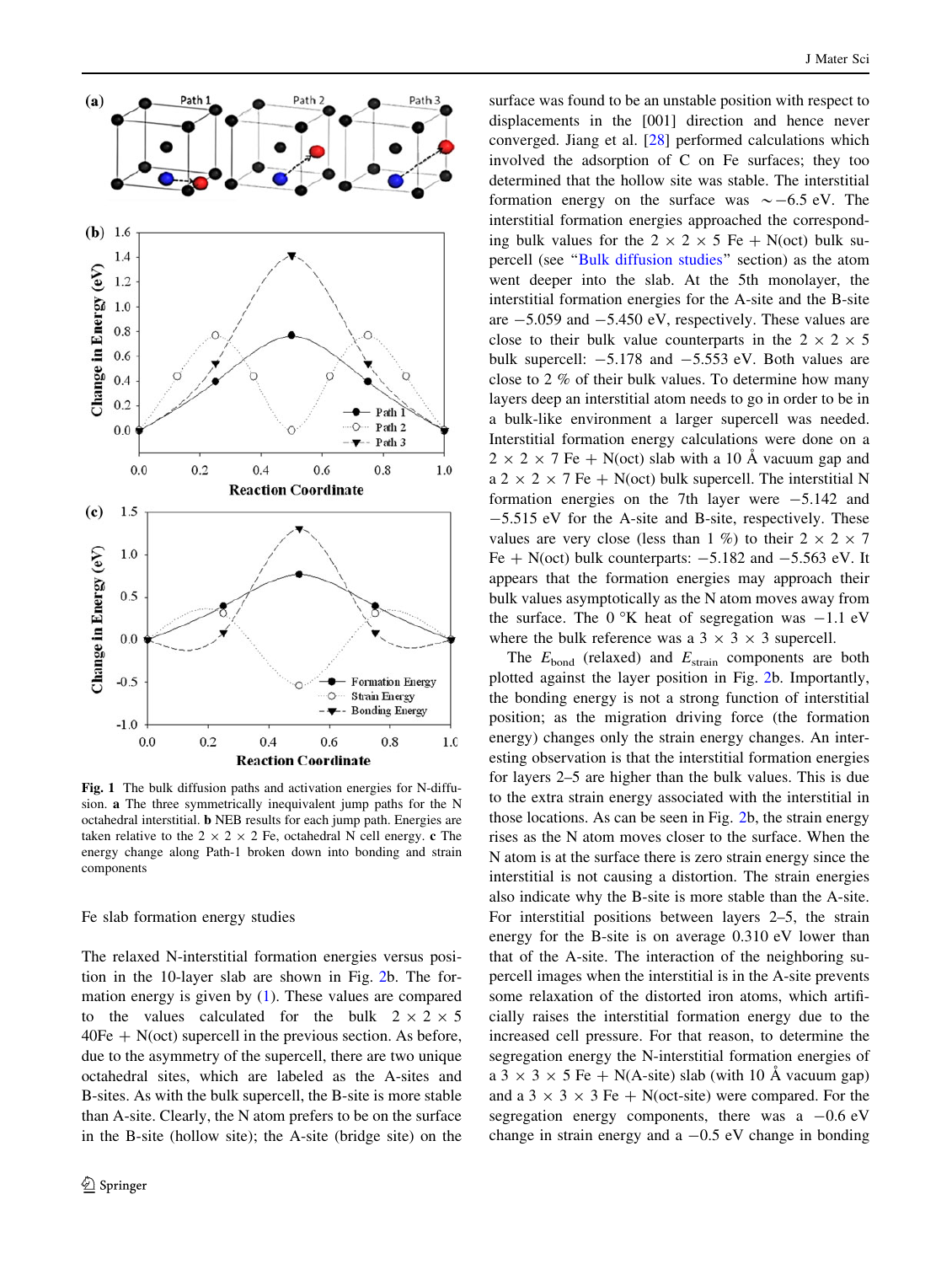<span id="page-4-0"></span>Fig. 2 The site formation energies for A-site and B-site positions along the [001] direction from the surface. **a**, right Interstitial formation energy and it's components as a function of distance from the surface of the {001} BCC Fe slab. b, left Illustration of the bulk 2  $\times$  2  $\times$  5 slab used in these calculations. The different interstitial locations are indicated on this figure



energy going from the bulk  $3 \times 3 \times 3$  Fe + N(oct) supercell octahedral site to the  $3 \times 3 \times 5$  Fe + N slab surface hollow site.

Layers 2–5 are a transient region, which separates the surface environment from the bulk environment. The reason for this transient region is that the N-interstitial interferes with the surface relaxation associated with free surfaces. Therefore, in addition to strain energy component caused by the tetragonal distortion, there is a strain energy component because the surface/subsurface layers cannot fully relax. Table [3](#page-5-0) illustrates the interlayer distances with and without the N-interstitial inserted into the slab. Note that the interlayer distances for the  $2 \times 2 \times 5$  Fe + N(oct) supercell are calculated by averaging the (001) coordinate for each atom in each layer. The differences of the averaged coordinates are then determined between each layer. It is evident that the N atom causes almost no strain in the [001] direction when it is at the 1B-site. However, when the N atom is in the 2A-site, most of the strain is caused along the [001] direction—specifically between layers 1 and 2. This is because the layer spacing between layers 1 and 2 contracts the most in the N-free supercell. Hence, it is to be expected that an N atom placed in between these layers will cause the most distortion.

The fact that the bonding energy is not a strong function of position in the slab is an important point to bring up. Throughout the migration of the interstitial to the surface the coordination number (twofold) of the N atom does not change until it reaches the surface (fourfold). The slight variations between sites 2–5 are due to the different amounts of relaxations in the Fe atoms. At the 1B-site, the

bonding energy is  $\sim 0.8$  eV lower than the bonding energy in the bulk. This is due to two effects: the increased coordination number at the surface and the near-zero strain energy.

N migration activation energies in near-surface region

For the  $2 \times 2 \times 5$  bulk Fe–N supercell the transition energy for the A-site-to-A-site jump is 0.591 eV. Figure [3](#page-5-0) shows the activation barriers for N migration in the nearsurface region. Except for the 1st–2nd layer jump (B-site to A-site), the inward migration involves A-site-to-A-site jumps. The activation energy barrier profile for the jump between the 1st and 2nd layer displayed a plateau and a subsequent sharp peak. This profile was observed by Jiang et al. for carbon migration from the {001} BCC Fe surface to the next layer down. The activation energy barriers approach the bulk value of 0.591 eV as the N atom goes deeper into the slab. The activation barriers going from the surface (in eV) are: 2.706 for 1st–2nd layer jumps, 0.715 for 2nd–3rd layer jumps, 0.667 for 3rd–4th layer jumps, and 0.616 for 4th–5th layer jumps. Obviously, adding more layers will allow the bulk activation energy barrier to be more closely approached. According to Fig. [3,](#page-5-0) the ratelimiting jump is controlled by the strain energy the N atom injects into the surface during the transition process. The bonding energy increase does not play a role until the atom starts to move beyond the 2nd layer.

The rather high activation energy barrier for 1st–2nd layer jump indicates that the initial penetration of N into the iron crystal is the rate-limiting step for surface to bulk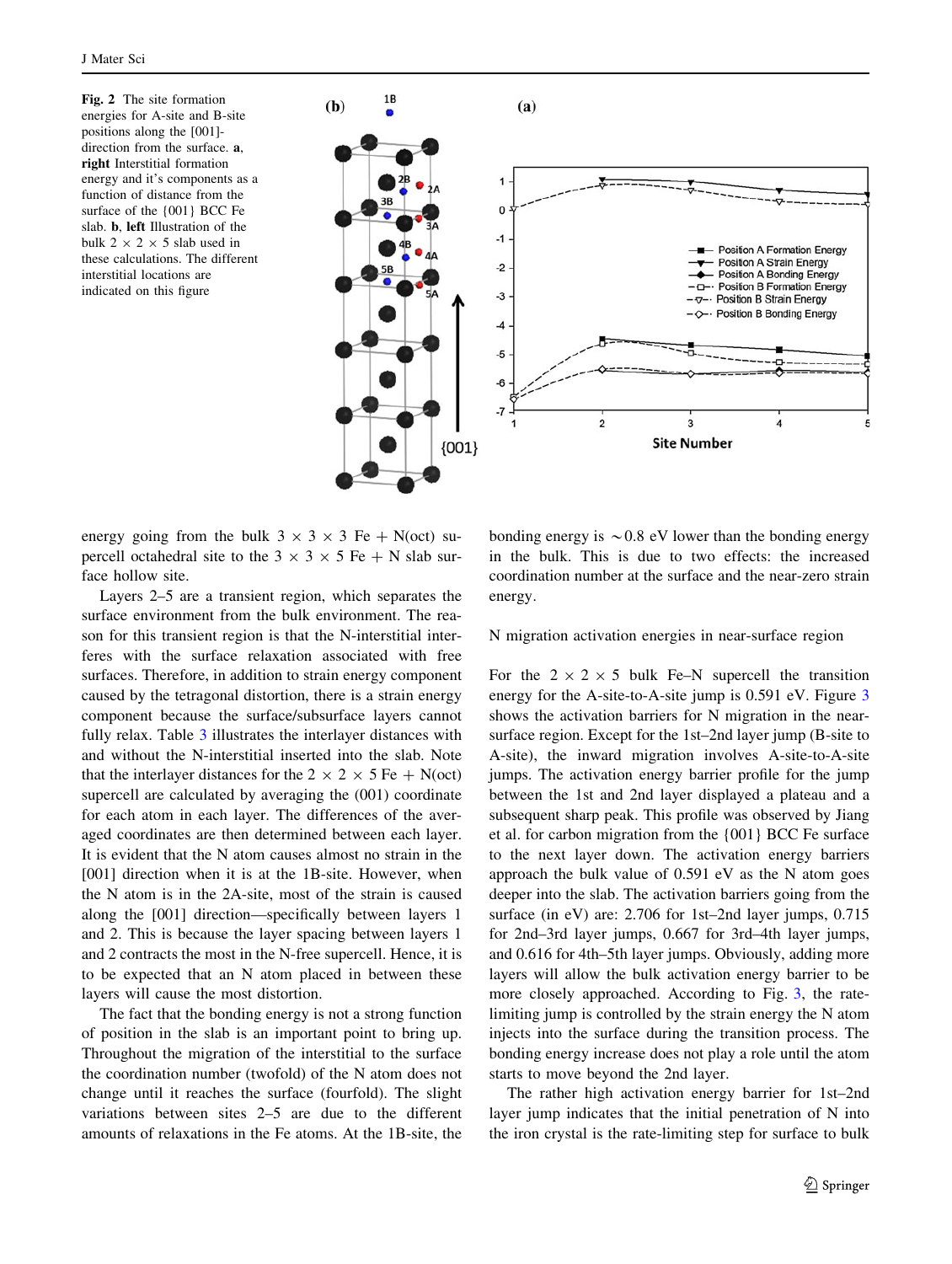<span id="page-5-0"></span>Table 3 Interlayer distances without N added (ref.) and with N added to the sites along the diffusion path

|     | Interlayer spacing |               |               |               |  |
|-----|--------------------|---------------|---------------|---------------|--|
|     | Layers $1-2$       | Layers $2-3$  | Layers 3–4    | Layers 4–5    |  |
| Ref | 1.390              | 1.464         | 1.437         | 1.406         |  |
| 1B  | 1.397 (0.005)      | 1.458 (0.004) | 1.435(0.002)  | 1.403(0.002)  |  |
| 2A  | 1.528 (0.099)      | 1.456 (0.006) | 1.420(0.012)  | 1.439 (0.023) |  |
| 3A  | 1.400(0.007)       | 1.569 (0.072) | 1.453(0.011)  | 1.417 (0.008) |  |
| 4A  | 1.404(0.005)       | 1.468 (0.007) | 1.523(0.061)  | 1.424(0.015)  |  |
| 5A  | 1.395 (0.004)      | 1.476 (0.008) | 1.446 (0.006) | 1.479 (0.052) |  |

The interlayer strains are provided in the parentheses. Note that the interlayer spacing values are based on layer-averaged atomic positions



Fig. 3 Activation energy barriers for migration into the {001} BCC Fe slab. Five images were used for the 1st–2nd layer transition and three images were used for the rest

diffusion. For diffusion going to the surface from the bulk the activation energy barriers are: 0.712 for 5th–4th layer jumps, 0.772 for 4th–3rd layer jumps, 0.742 for 3rd–2nd layer jumps, and 0.941 for 2nd–1st layer jumps. These results indicate that the 1st–2nd layer jump is the ratelimiting step for diffusion in either direction. It is interesting to note that B-site is the more stable position for an N atom, but N-diffusion along the [001] occurs by jumps between A-sites. A near-surface lattice model modeling diffusion would have to consider the A-site to B-site jumps at each layer until the atom is sufficiently far from the surface.

Surface segregation is equally appropriately viewed as a kinetic phenomenon as it is an equilibrium phenomenon. The large activation barrier between sites 1 and 2 caused by the strain energy increase ''trap'' the N atoms on the surface leading to a net accumulation of N atoms relative to the bulk. Models used to predict surface segregation, such as the Langmuir–McLean relationship rely on solely determining the heat of segregation, which is appropriate for equilibrium calculations. However, the physical phenomenon of surface segregation is best described through a kinetic viewpoint. Briefly consider a three-state system where the law of mass action describes the kinetic processes:

$$
r_{AB} = \alpha_{AB} \exp(Q_{AB}/RT) C_A \tag{5}
$$

where  $r_{ab}$  is the jump rate between states A and B,  $Q_{AB}$  is the activation barrier between states A and B, and  $C_A$  is the concentration in state A. At equilibrium  $r_{AB} = r_{BC}$  and  $r_{CB} = r_{BA}$ . In addition, using the extreme condition that the enthalpies of states A and C are equal gives an expression for the relative concentrations between those states:

$$
\frac{C_{\rm C}}{C_{\rm A}} = \frac{\alpha_{\rm BA} \alpha_{\rm BC}}{\alpha_{\rm CB} \alpha_{\rm AB}} \exp\left[\frac{2}{RT} (Q_{\rm CB} - Q_{\rm AB})\right]
$$
(6)

What this is implying is that even when there is no segregation energy a concentration difference between states A and C can exist. In this situation, surface segregation is a consequence of the entropy increase related to diffusion rather than an enthalpy change. Segregation models based on surface to near-surface activation barriers are rare, but kinetic modeling of this type can give information on how the system evolves, and the final state of the system.

### **Conclusions**

A comprehensive study of the mechanisms underlying the segregation of N-interstitials to the [001] surface of Fe has been performed using first principles computations. Our conclusions may be summarized as follows:

- 1. The N-interstitial formation energy was separated into strain and bonding energy components. The strain energy component was based on how much the interstitial distorted the supercell during ionic relaxation. It was concluded that the octahedral interstitial site was more stable than the tetrahedral site because of the higher bonding energy contribution. The tetrahedral site created less strain energy than the octahedral site. The tetrahedral site's bonding energy, however, was higher.
- 2. The driving force for surface segregation is a combination of bonding energy and strain energy. At the surface, it was determined that the strain energy was the smallest and the bonding energy contribution was the most negative. This indicates that strain relief contributes largely to surface segregation.
- 3. Between the surface environment and the bulk environment there is a transient region where the migrating